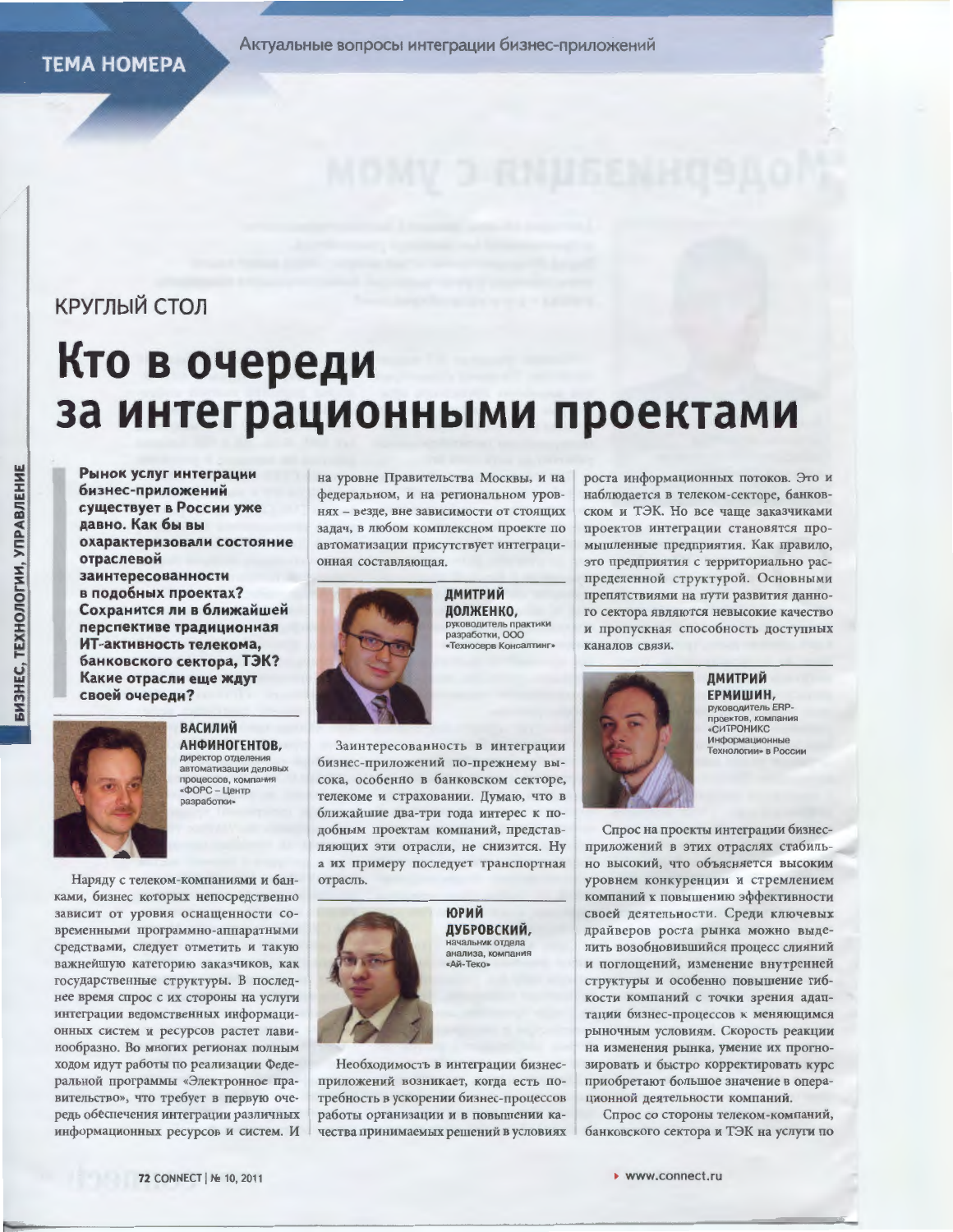интеграции бизнес-приложений сохранится на прежнем уровне, так как эти отрасли определяют текущие тенденции на рынке системной интеграции. Полагаю, что в скором времени список отраслей, лидирующих по количеству проектов автоматизации работы предприятия, пополнят ритейл, госсектор, медицина и образовательная сфера. Например, «СИТРОНИКС ИТ» в текущем году приступил к реализации ряда проектов, связанных с интеграцией бизнес-приложений в госсекторе, медицине и ритейле. Среди них - внедрение SAP CRM в сети коммерческих клиник «МЕДСИ», сотрудничество с «Леруа Мерлен Восток», розничной сетью МТС и др.



# **АЛЕКСАНДР** МАРЬИН,

руководитель центра компетенций телекоммуникационного сектора, компания «ОТКРЫТЫЕ **ТЕХНОЛОГИИ»** 

Рынок интеграции будет расти вследствие расширения применения сервис-ориентированных подходов к модернизации ИТ-инфраструктур компаний. Дополнительным толчком к этому является усложнение используемых на рынке бизнес-моделей с участием нескольких игроков.



АЛЕКСЕЙ ОРЛОВ, партнер компании АТ Consulting, руководитель практики CRM

По сравнению с европейским и американским наш рынок очень молод. Поэтому активность традиционных флагманов - телекома и финансового сектора - будет только нарастать. С одной стороны, нам еще есть в чем догонять западные компании, а с другой - мы уже достаточно опытны, чтобы следовать актуальным тенденциям. Повысится активность в области интеграции розничного бизнеса - от автодилеров до супермаркетов. Строя прогнозы, нельзя забывать об общей экономической неопределенности: ИТ находятся в «зоне рискового бюджетирования», и любая нестабильность обязательно повлечет за собой уменьшение количества проектов на рынке.

Большинство инженернотехнических и научных задач рано или поздно получает если не практическое. то теоретическое решение. С точки зрения методологии интеграции бизнесприложений, успевшей пройти несколько этапов своего развития, остались ли сегодня задачи, которые в рамках существующих подходов пока не нашли должного решения?

## **ВАСИЛИЙ АНФИНОГЕНТОВ**

Все зависит от профессионализма, опыта и компетенции команды. Мы пока не сталкивались с ситуациями, когда решение какой-либо интеграционной задачи не было найдено. Глубокое заблуждение считать, что существует «серебряная пуля», которая позволит решить все задачи сразу - будь то программная инженерия в целом или узкая область интеграции в частности. Да, есть разные подходы к реализации интеграционных проектов на основе той или иной методологии. При этом выбор конкретного стиля интеграции, вопрос о том, какие типовые шаблоны применить и в каких случаях, по-прежнему является вопросом умений и таланта интеграционного архитектора. Каждый подобный проект уникален и требует не только навыков и определенных алгоритмов действий, но и творчества.

#### **ЮРИЙ ДУБРОВСКИЙ**

Технические проблемы, как правило, уже не возникают. Современные приложения в основной своей массе разрабатываются с перспективой интеграции. Даже если этот момент не учитывается при разработке, то уже созданы методики интеграции «всего со всем». Проблемы возникают на уровне аналитики: как учесть интересы групп пользователей, иногда взаимоисключающих или требующих от сотрудников внесения данных, нужных не им, а другой группе. Все чаще встречаются проблемы из разряда организационных, а не технических.

#### ДМИТРИЙ ЕРМИШИН

Методология интеграции требует точности подбора тех или иных инструментов и подходов к внедрению. Ранее методика фиксировала единый поток действий, позволяющих достичь требуемых результатов. Многие вендоры настаивали на таком подходе. После 2008 г.

системным интегратором пришлось разрабатывать собственные подходы и модифицировать существующие подходы. Мы выбираем лучшие практики и корректируем методологию на основе успешных проектов. Наша библиотека решений позволяет максимально быстро запустить выбранное решение в «боевой» режим. В этом контексте особенно важно сохранять полученные знания. учитывать проектный опыт, что позволяет управлять процессом подбора и корректировки методологии в рамках задач, поставленных заказчиком.

#### **АЛЕКСАНДР МАРЬИН**

Таких задач нет. Теоретические основы интеграционных подходов появились давно, и на текущем этапе совершенствуются инструменты их реализации. Однако при наличии большого количества интеграционных архитектурных шаблонов существуют противоречащие один другому механизмы - так называемые антипаттерны. Актуальной задачей является наработка лучших практик применения комплекса архитектурных шаблонов с минимумом концептуальных противоречий между ними.

Можно ли утверждать, что объем проектов. реализованных на основе SOA, прошел критическую черту, и этот подход де-факто получил признание как один из наиболее эффективных интеграционных инструментов? Достаточно ли сегодня специалистов. умеющих профессионально им пользоваться?

#### ВАСИЛИЙ АНФИНОГЕНТОВ

Как показывает наш опыт, подход, основанный на обмене сообщениями, его вариация, связанная с использованием сервисной модели подобного обмена, доказал свою жизнеспособность. Без него не обойтись при выполнении масштабных интеграционных проектов в компаниях с неоднородной и сложной ИТ-инфраструктурой, большим количеством бизнес-процессов и быстро меняющимися требованиями бизнеса к ИТ. Ключевой момент СОА-проекта - определение интерфейсов взаимодействия сквозного бизнес-процесса и связываемых приложений. Эта работа требует определенной дисциплины и высокой квалификации участников. В технологическом аспекте СОА обусловливает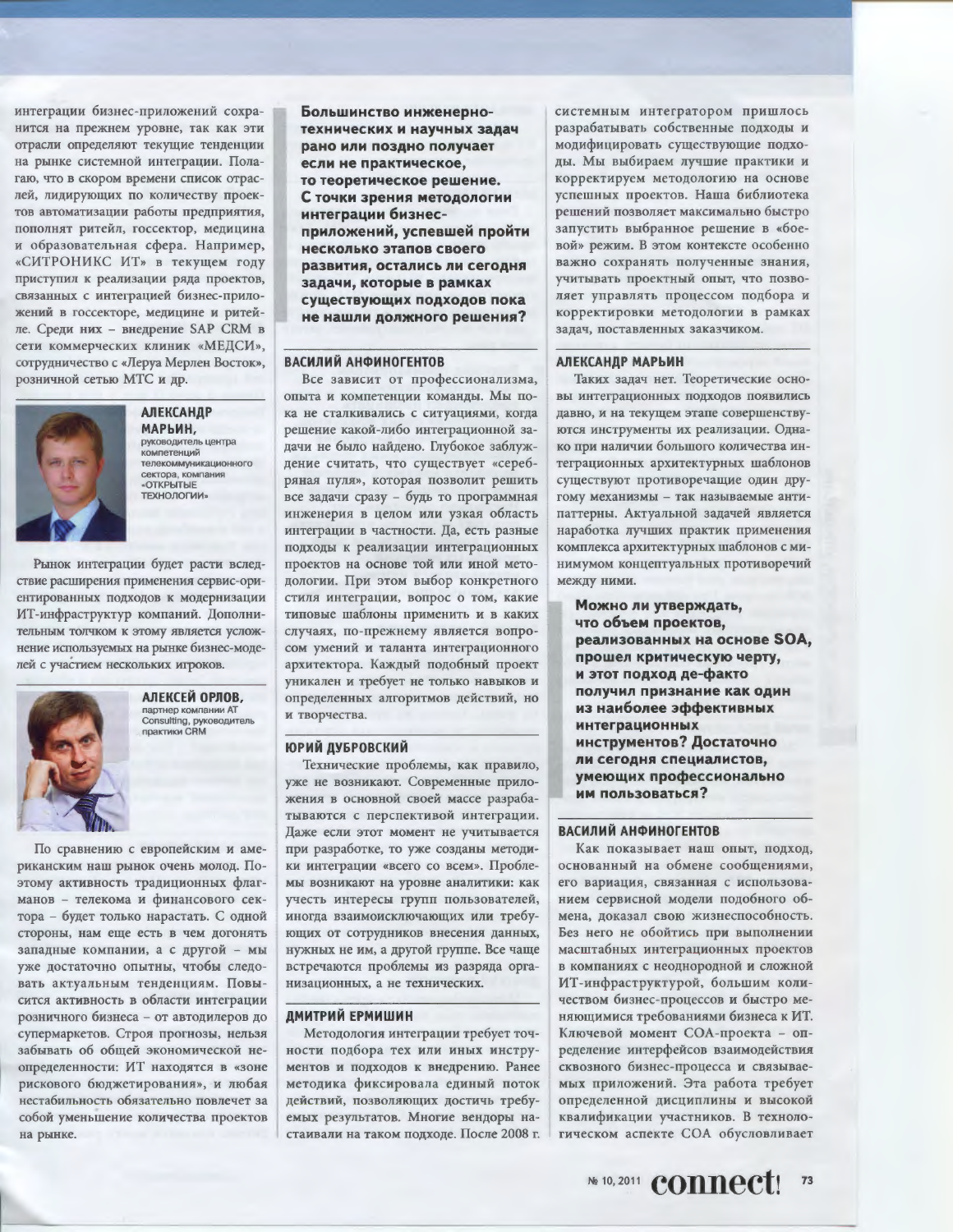# **TEMA HOMEPA**

необходимость переработки приложений (создания адаптеров) и следования определенным, порой жестким требованиям при проектировании новых приложений. При соблюдении этих требований решать вопросы интеграции, оркестровки легче во много раз по сравнению со стандартными подходами. Вместе с тем влияние технологической составляющей существенно уменьшается по мере движения от отдельных функций к реализации бизнес-процессов. Важно иметь в виду, что СОА-проект охватывает всю ИТ-инфраструктуру предприятия в отличие от локального проекта автоматизации определенной функциональности. Для количества проектов, реализуемых сейчас, специалистов высокой квалификации в этой области, может быть, и достаточно. Однако молодых талантливых системных архитекторов, аналитиков на смену опытным не видно. Особенно остро это будет ощущаться, когда ИТпотребности бизнеса вырастут и спрос превысит предложение.

#### **ДМИТРИЙ ДОЛЖЕНКО**

Пока этот рубеж не пройден. В России невелика доля успешно завершенных SOA-проектов. При выборе неправильной стратегии внедрения или архитектуры можно получить негативный результат в силу сложности этих проектов. Количество грамотных специалистов в этой области увеличилось, но их по-прежнему недостаточно.

#### **ЮРИЙ ДУБРОВСКИЙ**

Методика интеграции с использованием web-сервисов, применяемая специалистами компании «Ай-Теко», дает возможность интегрировать любые приложения. Принцип SOA - работающая методика практически в каждом проекте, но говорить о полном переходе еще рано. Специалистов, обладающих опытом применения SOA, становится больше, хотя потребность в таких кадрах все же выше, чем предложение на рынке труда.

## ДМИТРИЙ ЕРМИШИН

Основные положения концепции SOA признаны в качестве общепринятого архитектурного стиля интеграции корпоративных приложений. Опыт построения SOA-систем обеспечивает согласованное выполнение производственных и управленческих бизнес-процессов, даже если они реализуются в различных системах автоматизации. Именно поэтому данная концепция - одна из наиболее эффективных технологий интеграции.

#### **АЛЕКСАНДР МАРЬИН**

SOA сегодня в фарватере развития ИТ-архитектуры. Специалистов высокого уровня еще недостаточно.

#### АЛЕКСЕЙ ОРЛОВ

Пока не вижу оснований для того, чтобы говорить о признании SOA. Даже просто использование ESB для интеграции не стало общепринятым. Компании, декларирующие развитие ИТ-инфраструктуры на принципах SOA, можно подсчитать на пальцах, а уж для случаев, когда SOA действительно работает, хватит одной руки.

Ведущие производители бизнес-приложений продолжают расширять функционал своих продуктов. В какой степени внедрение моноплатформенных решений позволяет избежать проблем при интеграции приложений? Насколько оправдан этот подход? Можно ли утверждать, что в крупном бизнесе доля подобных решений увеличивается или это единичные проекты?

#### ВАСИЛИЙ АНФИНОГЕНТОВ

Как специалист компании, имеющей дело с одним стратегическим вендором корпорацией Oracle, могу сказать, что моноплатформенные решения имеют право на жизнь. Главное их преимущество в возможности использования огромного опыта и технологических достижений вендоров, которые обеспечивают решение «предынтеграционных» задач на различных уровнях платформы. К примеру, средств моделирования взаимодействий, репозиториев и средств виртуализации источников данных. Попытка использовать мультивендорный подход из-за особенностей реализации стандартных спецификаций на разных платформах зачастую приводит к проблемам при внедрении там, где их, казалось бы, не должно быть.

#### **ДМИТРИЙ ДОЛЖЕНКО**

Моноплатформенность предоставляет дополнительные возможности интеграции систем. Как правило, производитель предусматривает различные «коннекторы» для упрощения интеграции бизнес-приложений, могут присутствовать элементы преднастроенной интеграции (например, Oracle AIA). Кроме того, упрощается разрешение ситуаций сбоя

интеграционных процессов системного комплекса, так как производитель один. К сожалению, в России доля моноплатформенных решений незначительна.

#### ЮРИЙ ДУБРОВСКИЙ

Проблемы интеграции приложений решаются путем применения SOA и сервисов, в результате чего методика интегрирования становится нечувствительной к платформе, на которой построено каждое из приложений.

#### ДМИТРИЙ ЕРМИШИН

Определение количества платформ это процесс оценки реальных показателей предприятия и стратегии развития. Плюсы и минусы есть у всех решений. Внедрение моноплатформенных решений не всегда помогает решить проблемы интеграции бизнес-приложений, поскольку ни один вендор не может предложить всеобъемлющую систему, удовлетворяющую потребности любого бизнеса. У вендоров есть стремление оказывать такие услуги, и оно в конечном итоге увенчается успехом. Ключевым моментом в данном вопросе являются точный выбор инструментов интеграции и своевременное начало их использования. Некоторые приложения могут полноценно функционировать только посредством взаимодействия, что крайне необходимо для компаний, заинтересованных в централизованном управлении бизнес-процессами и понимающих затраты на реализацию подобных решений. Классический пример: система бюджетирования и планирования взаимодействует с ERP-системой, но подобная интеграция нужна только после того, как процесс бюджетирования отлажен и полноценно используется функционал ERP-системы.

#### **АЛЕКСАНДР МАРЬИН**

Соблюдение стандартов решает данную проблему. Моноплатформенность или моновендорность в интеграции приложений давно ушла в прошлое. Применение стандартных решений страхует компанию от «подсаживания на иглу» одного приложения и/или производителя.

#### **АЛЕКСЕЙ ОРЛОВ**

Расширение производителями линеек бизнес-приложений выгодно для клиентов. Ведь чаще всего новые продукты пишутся не «с нуля», а попадают в руки вендоров уже готовыми системами, не имея интеграции с другими продуктами. Покупая набор систем одного производителя, компания может рассчитывать